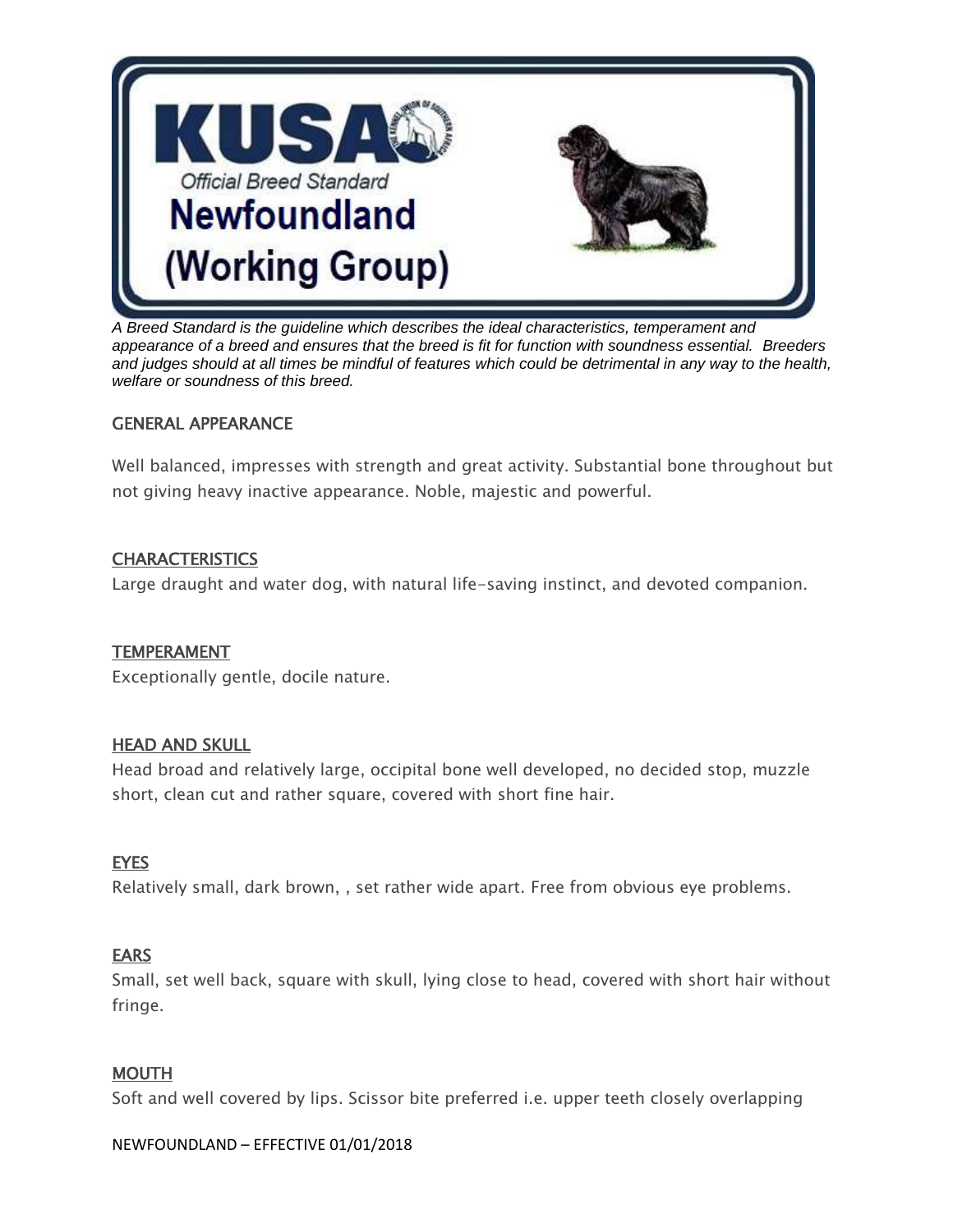lower teeth and set square to the jaws, but pincer tolerated.

## **NECK**

Strong, well set on to shoulders.

### **FOREQUARTERS**

Legs perfectly straight, well muscled, elbows fitting close to sides, well let down.

### **BODY**

Well ribbed, back broad with level topline, strong muscular loins. Chest deep, fairly broad.

### **HINDQUARTERS**

Very well built and strong. Slackness of loins and cow-hocks most undesirable. Dewclaws should be removed.

#### FEET

Large, webbed and well shaped. Splayed or turned out feet most undesirable.

### TAIL

Moderate length, reaching a little below hock. Fair thickness well covered with hair, but not forming a flag. When standing hangs downwards with slight curve at end; when moving, carried slightly up, and when excited, straight out with only a slight curve at end. Tails with a kink or curled over back are most undesirable.

### GAIT/MOVEMENT

Free, slightly rolling gait. When in motion, slight toe-ing in at front acceptable.

### **COAT**

Double, flat and dense, of coarse texture and oily nature, water resistant. When brushed wrong way it falls back into place naturally. Forelegs well feathered. Body well covered but chest hair not forming a frill. Hindlegs slightly feathered.

### **COLOUR**

### Only permitted colours are:

Black: dull jet black may be tinged with bronze. Splash of white on chest, toes and tip of tail acceptable.

#### NEWFOUNDLAND – EFFECTIVE 01/01/2018